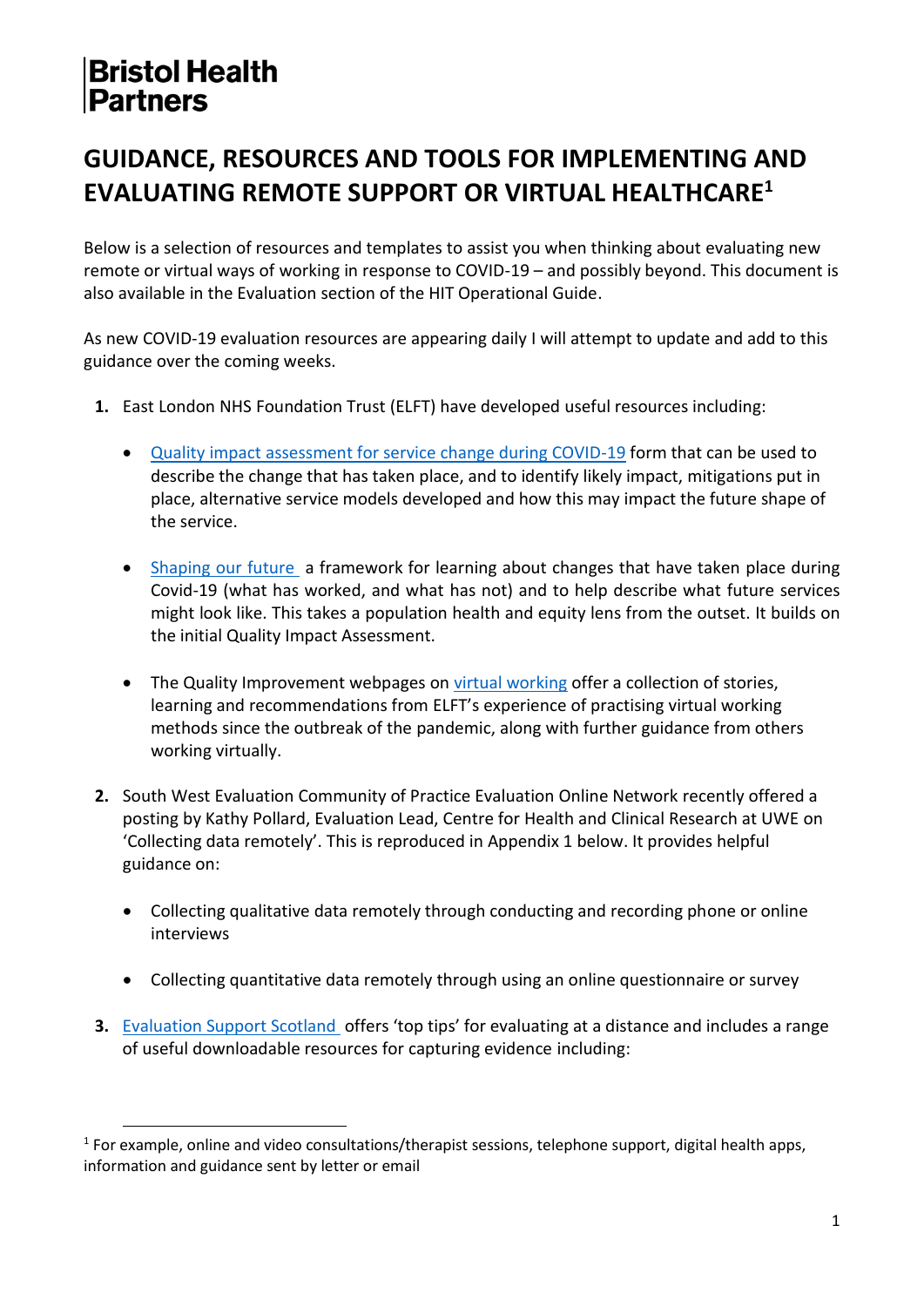- Ideas for evaluating support now being provided over the phone or by internet (eg developing a simple template to fill in online or on paper) [Contact forms](http://evaluationsupportscotland.org.uk/resources/524/) for gathering evidence during a call
- Ideas for evaluating the process of change and capturing key evidence, learning and actions [Taking stock in a time of change](http://evaluationsupportscotland.org.uk/resources/527/)

These tools and other resources on the COVID-19 webpage can be adapted for your own use. However, Evaluation Support Scotland ask that you reference them when doing so.

- **4.** Evaluation Support Scotland also provide a useful case study about the steps taken by the organisation, Pain Concern, to capture the difference their telephone helpline makes for people living with chronic pain [Evaluating a helpline Case Study](http://evaluationsupportscotland.org.uk/resources/525/) – Measuring the impact of a [remote service \(Pain Concern\)](http://evaluationsupportscotland.org.uk/resources/525/)
- **5.** Collaborate CIC have designed a free, open-access tool for capturing learning during the pandemic [Learning from Covid-19: A tool for capturing insights](http://wordpress.collaboratei.com/wp-content/uploads/Collaborate-CIC.-Learning-Framework-April-2020.pdf) It offers 8 questions which can help you identify how you, your organisation, and the system are thinking and working in new ways, and further questions to help reflect on the learning
- **6.** This blog [Evaluation Implications of the Coronavirus Global Health Pandemic Emergency](https://bluemarbleeval.org/latest/evaluation-implications-coronavirus-global-health-pandemic-emergency) by evaluation specialist, Michael Quinn Patton, examines the implications for evaluations under COVID-19 and offers 14 different points on how we can approach evaluation at this time
- **7.** A recent Health Foundation Q Community virtual workshop also looked at approaches to capturing the learning and innovations that are taking place during the pandemic [Learning](https://s20056.pcdn.co/wp-content/uploads/2018/12/Rapid-learning-and-improvement-workshop-1-slides.pdf)  [from rapid innovation and improvement](https://s20056.pcdn.co/wp-content/uploads/2018/12/Rapid-learning-and-improvement-workshop-1-slides.pdf)
- **8.** You may find it helpful to look at these local NIHR studies on the use of digital health tools in primary care as the findings offer relevant learning for the current situation. The interview topic guides for the first two studies are available on request - please email [Trish.Harding@bristol.ac.uk](mailto:Trish.Harding@bristol.ac.uk)
	- [Evaluating an online consultation system in GP practices](https://arc-w.nihr.ac.uk/news/nhs-10-year-plan-researchers-warn-online-gp-consultations-need-careful-implementation-and-rigorous-evaluation-before-widespread-adoption/) Findings and recommendations from a study by researchers at CLAHRC West and the University of Bristol Centre for Academic Primary Care in collaboration with the One Care Consortium. The study evaluated the effectiveness, acceptability, and impact of implementing eConsult (a platform that patients access via their GP practice website) in local GP practices. Evaluation methods included use of website analytics, interviews with practice staff and a patient survey.
	- [DECODE: unexpected consequences of digital health](https://arc-w.nihr.ac.uk/news/unintended-consequences-of-digital-health-tools-in-primary-care-unpicked-at-decode-workshop/) This ARC West study is ongoing. It aims to improve how digital health tools are used in primary care by investigating the unintended and unexpected consequences of these technologies for patients, GPs and practice staff for three popular applications in GP practices: smartphone apps that support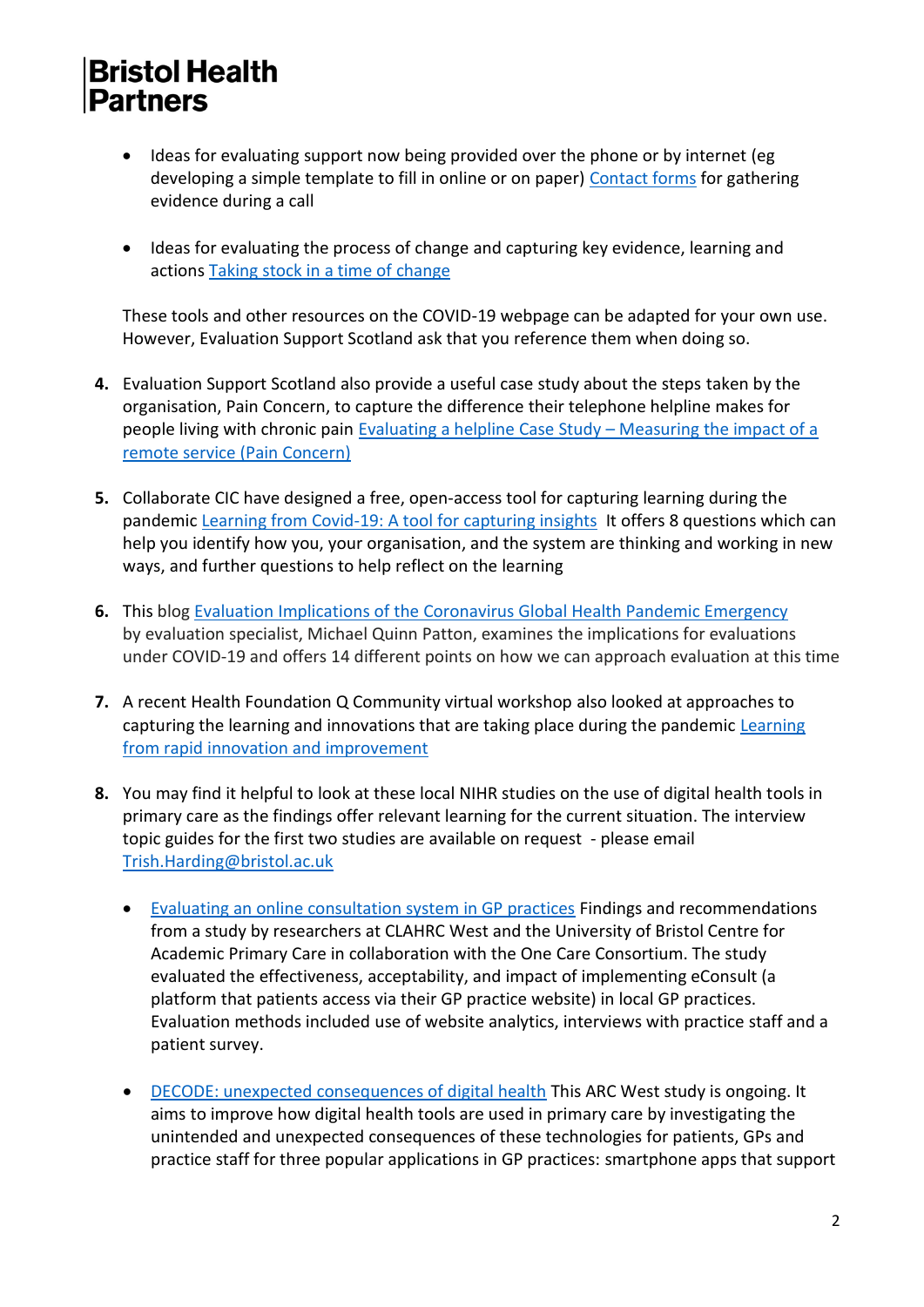patients to monitor and self-manage long-term conditions with their GP; online GP consultations, online patient access to medical records.

- The [Rapid COVID-19 intelligence to improve primary care response \(RAPCI\)](https://arc-w.nihr.ac.uk/research/projects/collecting-rapid-covid-19-intelligence-to-improve-primary-care-response/) is a new project looking at the demands on GP practices, the challenges, and the creative solutions practices have developed in response to COVID-19. A collaboration between the University of Bristol, NIHR ARC West, Bristol North Somerset and South Gloucestershire Clinical Commissioning Group (BNSSG CCG) and One Care, the research will include interviews with practices about how they are dealing with the demands and the information will then be used to support GP practices more effectively.
- **9.** Trisha Greenhalgh's [NASSS Framework and NASSS-CAT tools w](https://wessexahsn.org.uk/img/projects/Greenhalgh%20NASSS%20Background%20paper.pdf)ere developed to analyse complexity in the use of health and care technology and to provide a practical complexity assessment tool (CAT) to understand, reduce and manage this.
- **10.** The NHS England [Using online consultations in primary care implementation toolkit](https://www.england.nhs.uk/publication/using-online-consultations-in-primary-care-implementation-toolkit/) (updated January 2020) is an interactive document that provides a comprehensive view of what to think about before, during and after implementation of online consultations. It includes a tools library and shares case studies and evidence. The toolkit was informed by a [NIHR ARC](https://arc-w.nihr.ac.uk/news/arc-west-research-informs-nhs-england-toolkit-for-implementing-online-gp-consultations/)  [West/One Care Consortium project](https://arc-w.nihr.ac.uk/news/arc-west-research-informs-nhs-england-toolkit-for-implementing-online-gp-consultations/) (see further details in Item 8 above). Whilst the toolkit has been designed for use by GP practices\*, it offers a usefu[l online consultations evaluation form](https://www.england.nhs.uk/wp-content/uploads/2019/10/online-consultations-evaluation-form-2.docx) template for measuring the impact of online consultations from both a clinical and patient perspective, which can be adapted for other services.

Also see 'Top tips on online consulting' in Appendix 2 of a recently published NHS England and NHS Improvemen[t guide](https://www.england.nhs.uk/coronavirus/wp-content/uploads/sites/52/2020/03/C0098-Total-triage-blueprint-April-2020-v2.pdf) to support GP practices with the rapid implementation of a remote 'total triage' model using telephone and online consultation tools in response to COVID-19.

\*NHS England and NHS Improvement have recently published a [Clinical guide for the](https://www.england.nhs.uk/coronavirus/wp-content/uploads/sites/52/2020/03/C0044-Specialty-Guide-Virtual-Working-and-Coronavirus-27-March-20.pdf)  [management of remote consultations and remote working in secondary care during the](https://www.england.nhs.uk/coronavirus/wp-content/uploads/sites/52/2020/03/C0044-Specialty-Guide-Virtual-Working-and-Coronavirus-27-March-20.pdf)  [coronavirus pandemic, 27 March 2020 Version 1](https://www.england.nhs.uk/coronavirus/wp-content/uploads/sites/52/2020/03/C0044-Specialty-Guide-Virtual-Working-and-Coronavirus-27-March-20.pdf) as part of their specialty guides for patient [management during the coronavirus pandemic. This offers guidance for clinicians and](https://www.england.nhs.uk/coronavirus/wp-content/uploads/sites/52/2020/03/C0044-Specialty-Guide-Virtual-Working-and-Coronavirus-27-March-20.pdf)  [managers in secondary care. Although there is nothing specifically on evaluation.](https://www.england.nhs.uk/coronavirus/wp-content/uploads/sites/52/2020/03/C0044-Specialty-Guide-Virtual-Working-and-Coronavirus-27-March-20.pdf) 

When thinking about evaluation of remote support it is important to address the potential for widening health inequalities. As well as issues of access to technology, many people have social or cultural factors that affect their ability to benefit from remote support. If possible, evaluation should include an attempt to understand which groups may be struggling to engage (eg people with low health literacy, low socioeconomic status, people in marginalised groups). Similarly, it would be useful for evaluation to consider the impact of context (eg are the benefits and challenges specific to the COVID-19 pandemic or would these occur regardless of this?).

Trish Harding, Evaluation Officer (May 2020)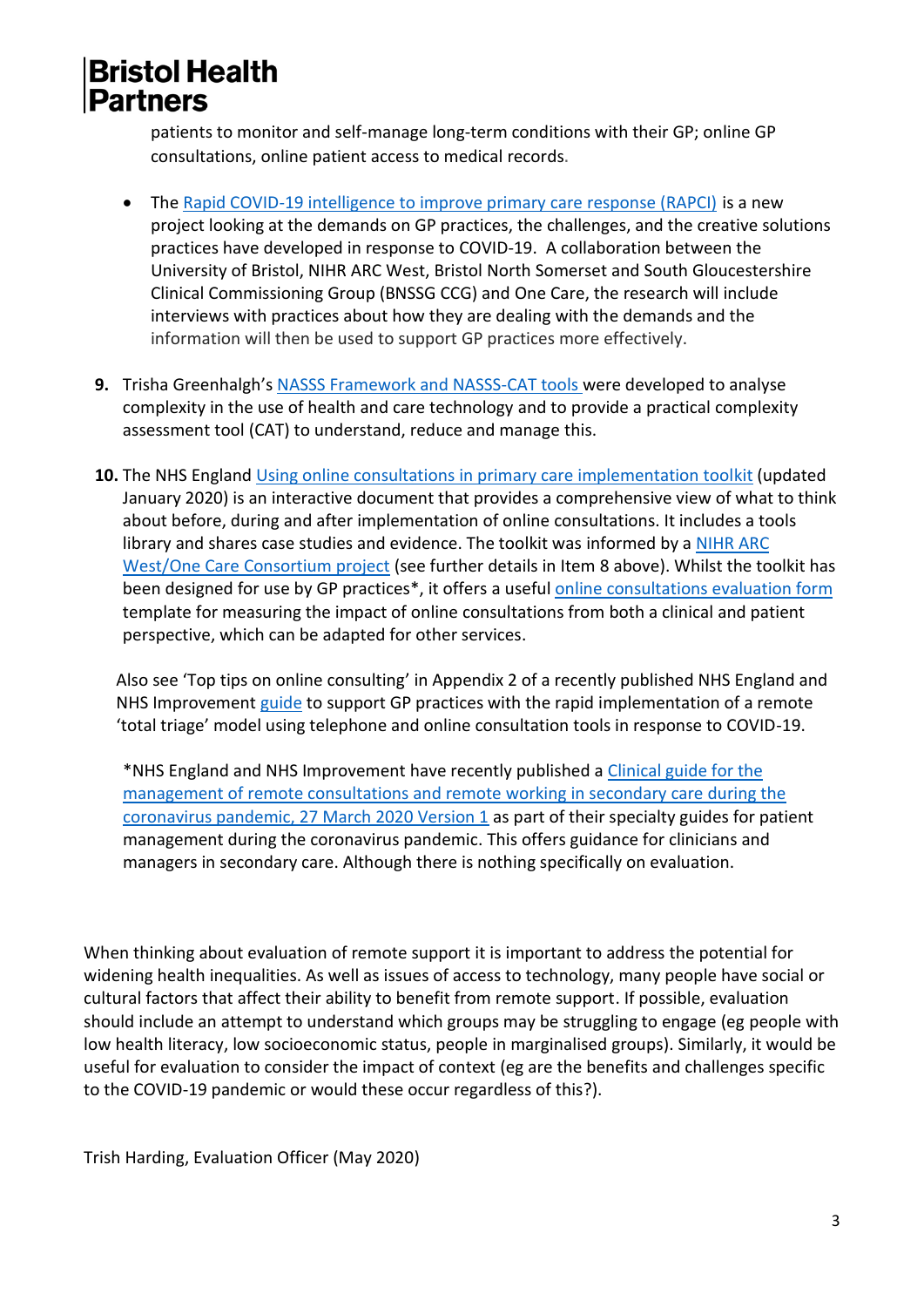#### **APPENDIX 1 – South West Evaluation Community of PracticeEVALUATIONONLINENETWORK-WEST POSTING ON 4 MAY 2020**

Dear members,

Hope you are all keeping well. This week I am going to post some info about collecting data remotely. Firstly, let's think about qualitative data. Obviously, if the data you need don't involve talking to people directly (e.g. documentary data), then as long as the documents you want are accessible electronically, you shouldn't have any problems. However, what if you want to collect people's views about something? Firstly, I'd avoid trying to set up a focus group on-line, unless you absolutely need to do one. Once you are working with different people in different places, you are far more vulnerable to software/hardware/connectivity problems – difficulties with any one of these aspects can cause havoc with your data collection!

So, I think that the most practical way to collect data remotely is through phone or online interviews with one person (or one or two people using the same device). Remember that you do need to think about obtaining consent in this situation – I have found the easiest method to do so is to start recording as the call starts, and ask your interviewee to confirm consent for the interview; once they've done that, and you have a record of it, tell them that you are recording (they have usually been informed about this by the software) and ask them if they are happy for you to continue doing so. If they say 'yes', then you can start the interview; however, if they say 'no', you are going to have to stop recording and rely on your memory or try to take notes as you talk!

Here are a few options for conducting and recording interviews remotely:

- 1. You can use a smartphone to record: it look pretty simple on an iPhone; on an Android, you apparently have to download an automatic call recorder from Playstore, as the existing option on the phone itself only records incoming calls; however, there seems to be some debate about the quality of the apps available.
- 2. Zoom is being widely used at the moment there is no need for the other person to have Zoom installed, you can simply send them a link; but this does suppose that they're computer literate and have the hardware available (PC, laptop, tablet, newish smartphone); no need to enable video, you can restrict yourself to audio calls. Recording calls is very simple. Zoom offers free accounts, which carry some minor restrictions to use. <https://zoom.us/pricing>
- 3. Calling and recording through Skype is also an option but can only be used to connect to someone who is also using Skype; again, there is no need to enable video. Using a free Skype account also entails some minor restrictions to use. [https://support.skype.com/en/faq/FA12395/how-do-i](https://support.skype.com/en/faq/FA12395/how-do-i-record-my-skype-calls)[record-my-skype-calls](https://support.skype.com/en/faq/FA12395/how-do-i-record-my-skype-calls)
- 4. If you have access to Skype for Business, this works really well for conducting and recording 1-1 phone interviews. The person you are phoning does not need to have SfB installed, and there is no need for them to have any computer equipment at their end, only an ordinary phone (mobile or landline). However, SfB seem to have been replaced by Microsoft Teams - I don't know if this is as easy to use as SfB for this purpose and couldn't find any useful information about this.

I must stress that I have only limited/no experience with some of these platforms, so any input from anyone who is really familiar with them would be more than welcome. It would also be good to hear about any other platforms out there, especially free ones, that members have found useful.

Secondly, quantitative data. The most common way of collecting quantitative data remotely is through using an online questionnaire or survey. The normal rules of questionnaire design apply: